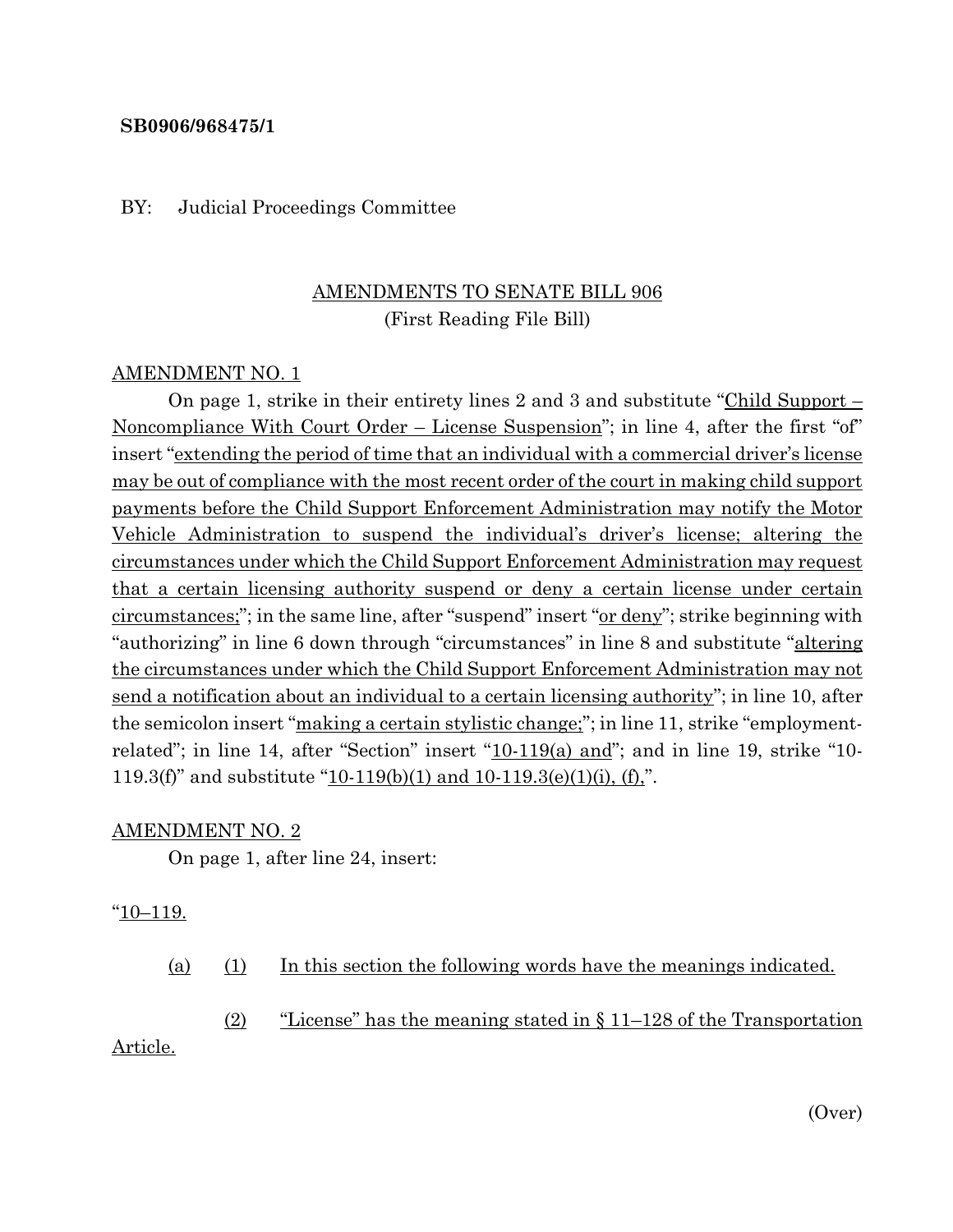## **SB0906/968475/1 Judicial Proceedings Committee Amendments to SB 906 Page 2 of 3**

(3) "Motor Vehicle Administration" means the Motor Vehicle Administration of the Department of Transportation.

(b) (1) Subject to the provisions of subsection (c) of this section, the Administration may notify the Motor Vehicle Administration of **[**any**] AN** obligor **WITH A NONCOMMERCIAL LICENSE** who is 60 days or more out of compliance**, OR AN OBLIGOR WITH A COMMERCIAL LICENSE WHO IS 120 DAYS OR MORE OUT OF COMPLIANCE,** with the most recent order of the court in making child support payments if:

(i) the Administration has accepted an assignment of support under § 5–312(b)(2) of the Human Services Article; or

(ii) the recipient of support payments has filed an application for support enforcement services with the Administration.".

## AMENDMENT NO. 3

On page 2, after line 9, insert:

"(e)  $(1)$  Except as provided in paragraph (3) of this subsection and subject to the provisions of subsection (f) of this section, the Administration may request a licensing authority to suspend or deny an individual's license if:

(i) 1. the individual is **[**in arrears amounting to more than**]** 120 days **[**under**] OR MORE OUT OF COMPLIANCE WITH** the most recent order; and

2. A. the Administration has accepted an assignment of support under § 5–312(b)(2) of the Human Services Article; or